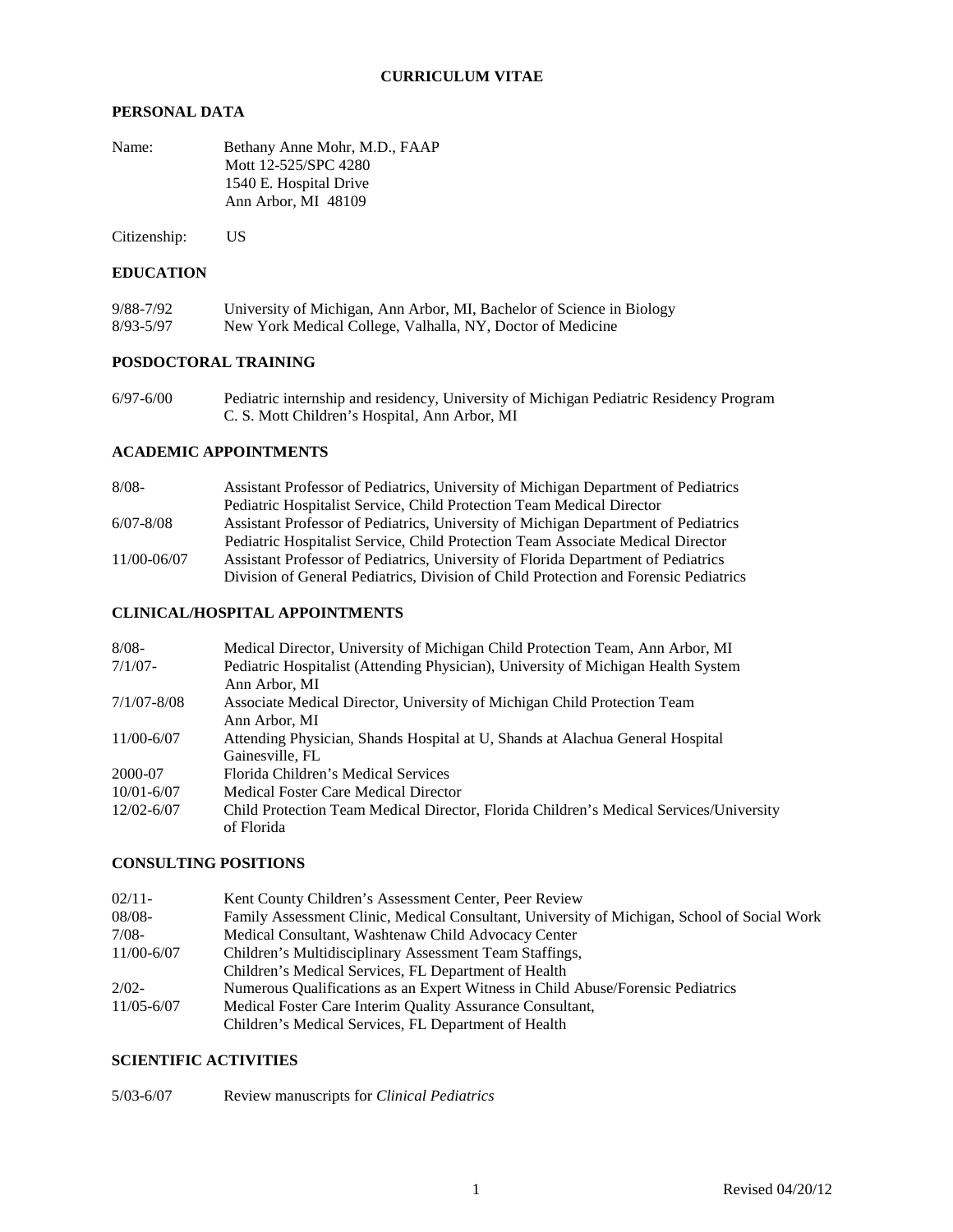### **GRANT/CONTRACT SUPPORT**

| $01/01/12$ -   | Michigan Department of Human Services                                                 |
|----------------|---------------------------------------------------------------------------------------|
|                | <b>Medical Resources System Contract</b>                                              |
|                | \$201,368 over 2 years                                                                |
| 11/09          | University of Michigan Fostering Innovation Grant                                     |
|                | \$12,792 (for purchase of Telemedicine Equipment to begin Child Abuse Evaluations via |
|                | telemedicine)                                                                         |
| $10/08 - 9/10$ | Michigan Department of Human Services                                                 |
|                | Medical Aspects of Child Abuse                                                        |
|                | New worker and advanced training                                                      |
|                | \$200,000 over 3 years                                                                |
| $1/03 - 6/07$  | U.S. Department of Justice                                                            |
|                | Victims of Crime Compensation Act (VOCA) Grant                                        |
|                | $$174,031$ for 2006-07 (yearly award, non-recurring)                                  |
|                | Direct management of grant funding                                                    |
| $12/02 - 6/07$ | Florida Department of Health                                                          |
|                | CMS Child Protection Team Contract (Yearly and recurring)                             |
|                | 2007-08 (Projected)<br>\$1,880,649                                                    |
|                | \$1,790,314<br>2006-07                                                                |
|                | $$1,862,164$ 2005-06                                                                  |
|                | Direct management of contract funding                                                 |

# **CERTIFICATION AND LICENSURE**

|              | 11/16/09-12/16 Child Abuse Pediatrics Board Certification (American Board of Pediatrics) |
|--------------|------------------------------------------------------------------------------------------|
| 10/00-12/14  | General Pediatrics Board Certification (American Board of Pediatrics)                    |
| $10/01 - 07$ | FL Children's Medical Services Pediatrician                                              |
| $5/09-$      | <b>PALS</b>                                                                              |
| $7/00-$      | State of Michigan Medical License                                                        |
| $4/00-$      | New York State Medical License                                                           |
|              |                                                                                          |

## Inactive

| $1/07 - 1/09$ | State of Florida Medical License      |
|---------------|---------------------------------------|
| $12/05-$      | <b>DEA</b>                            |
| 7/07-         | Michigan Controlled Substance License |

## **MILITARY SERVICE**

None

### **HONORS AND AWARDS**

| 1988    | Michigan Competitive Scholarship Award                                                                                                              |
|---------|-----------------------------------------------------------------------------------------------------------------------------------------------------|
| 1988    | Four-year academic scholarship to Wayne State University in Detroit,<br>Michigan                                                                    |
| 1995-97 | Honors in Internal Medicine, OB/GYN, Psychiatry, and Pediatric Sub<br>Internship                                                                    |
| 1998    | Bronze Beeper Award for Excellence in Teaching, University of<br>Michigan Hospitals                                                                 |
| 2004    | Putnam County Sheriff's Office Appreciation Award                                                                                                   |
| 2007    | Certificate of Achievement for dedicated public service and<br>On-going commitment to the protection of Florida's Children<br><b>FL DOH/CMS/CPT</b> |
| 2007    | Certificate of Appreciation for Commitment to the District<br>3 Child Protection Team and Services as CPT Medical Director                          |
| 2011    | 2010 Top Resident Teacher (Top 10% of Pediatric Faculty)                                                                                            |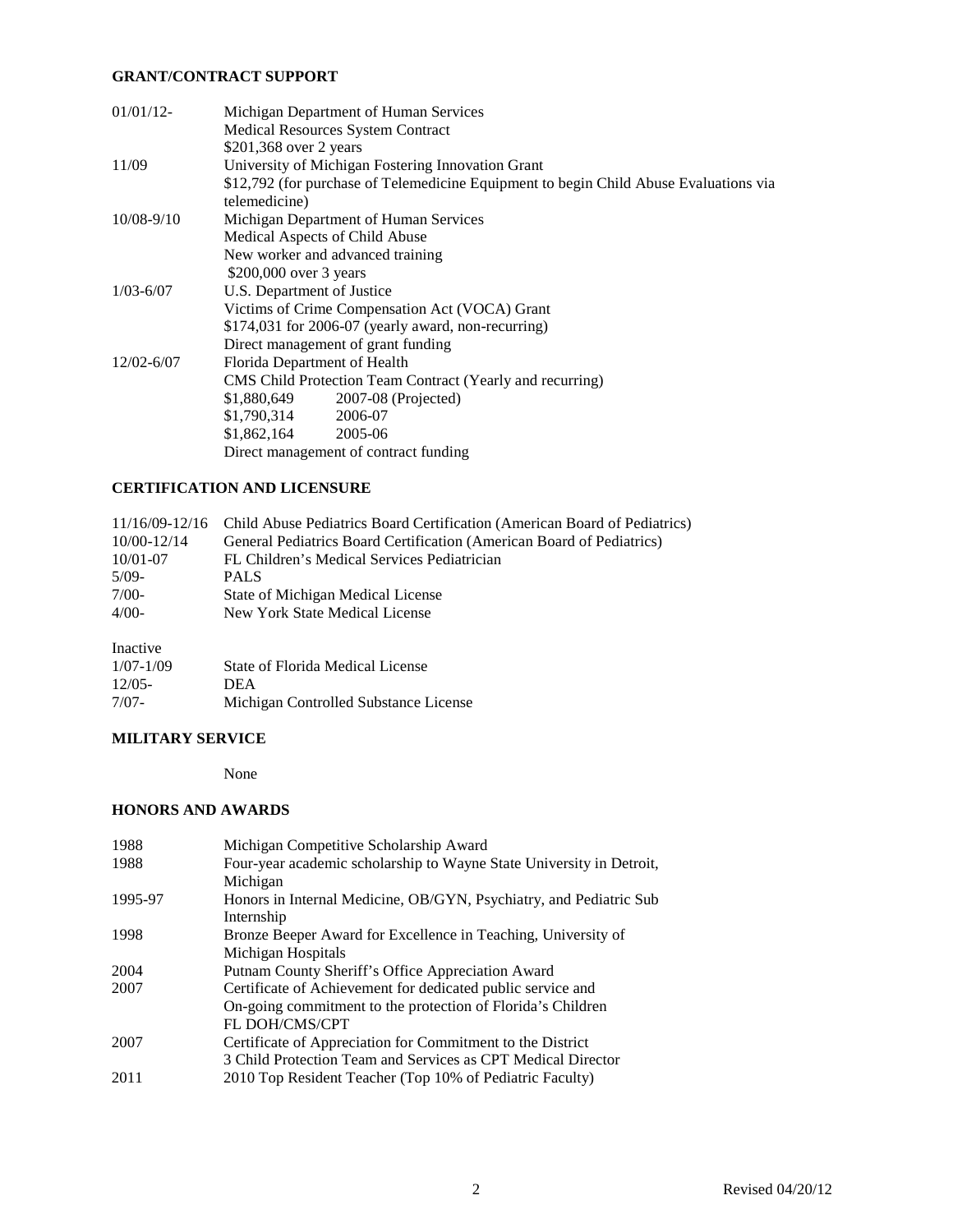### **MEMBERSHIPS AND OFFICES IN PROFESSIONAL SOCIETIES**

| 1993-97        | Member of St. Luke's Medical Society                                                  |
|----------------|---------------------------------------------------------------------------------------|
| 1994-95        | Secretary of St. Luke's Medical Society, American Academy of Family Physicians Member |
| $7/97-00$      | Resident-Fellow Member of the American Academy of Pediatrics                          |
| $10/00-$       | American Academy of Pediatrics Fellow                                                 |
|                | Member of the following sections:                                                     |
|                | Child Abuse and Neglect                                                               |
|                | Perinatal Medicine                                                                    |
|                | <b>Young Physicians</b>                                                               |
|                | APSAC (American Professional Society on the Abuse of                                  |
|                | Children)                                                                             |
| $10/01 - 6/07$ | Children's Medical Services                                                           |
|                | Child Welfare Clinic (CWC)                                                            |
|                | Affiliate of the Levin College of Law's Center on Children and Families               |
|                | Collaboration between the Child Protection Team and the law school.                   |
| $6/07 -$       | MiPSAC (Michigan Professional Society on the Abuse of Children)                       |
| $10/07 -$      | Elected to MiPSAC Board of Directors                                                  |
| $08/08 -$      | Editor of MiPSAC Newsletter                                                           |
| 2009-          | Scholar Member of the Ray E. Helfer Society                                           |
| 01/09-12/09    | President of the Michigan Professional Society on the Abuse of Children               |
| $01/10-12/10$  | Vice-President of the Michigan Professional Society on the Abuse of Children          |

## **TEACHING ACTIVITIES**

| 1999-00       | Clinical Skills Instructor, University of Michigan                                                               |
|---------------|------------------------------------------------------------------------------------------------------------------|
| 2000-07       | University of Florida Attending Physician                                                                        |
|               | Pediatric Wards                                                                                                  |
|               | Newborn Nursery                                                                                                  |
| 2000-07       | ED and Inpatient Consults for the CMS Child Protection Team at the University of Florida                         |
| 2000-07       | University of Florida Intern/Resident Child Protection Rotation                                                  |
| 2000-07       | Case conferences with 3 <sup>rd</sup> -year medical students at the University of Florida                        |
| 2000-07       | EPC IV (Physical Diagnosis) Course for $2nd$ -Year Medical Students at the University of Florida                 |
| 2003-07       | University of Florida CPT                                                                                        |
|               | <b>Internal Child Protection Team Trainings</b>                                                                  |
|               | <b>Child Protection Team Staff</b>                                                                               |
|               | Child Welfare Clinic Legal Interns                                                                               |
| 2003-07       | University of Florida Child Abuse 4 <sup>th</sup> -Year Elective                                                 |
| 2007          | Mentor for a University of Florida Freshman                                                                      |
|               | Student shadowed weekly                                                                                          |
| 2007-         | University of Michigan Hospitalist                                                                               |
|               | Pediatric Floors                                                                                                 |
|               | Newborn Nursery                                                                                                  |
| $2007 -$      | ED and Inpatient Consults for the University of Michigan Child Protection Team                                   |
| 2007-         | University of Michigan Child Protection Team Resident Rotation                                                   |
| $7/07 - 8/08$ | University of Michigan Child Protection Team 4 <sup>th</sup> -year medical student elective                      |
| $8/08 -$      | Educational Lead for University of Michigan Child Protection Team 4 <sup>th</sup> -year medical student elective |
| $8/08 -$      | Educational Lead for University of Michigan Pediatric Emergency Medicine Fellow-Child Protection Team            |
|               | Elective                                                                                                         |
| $8/08 -$      | Family Assessment Clinic, University of Michigan School of Social Work                                           |
|               | Case Reviews, Child Maltreatment Presentations                                                                   |
| $8/08 -$      | Educational lead for CPT-Law School Collaboration, educational collaboration between the University of           |
|               | Michigan Child Protection Team and the University of Michigan Law School (Child Advocacy Law                     |
|               | Clinic)                                                                                                          |
| 1996          | Generalized Pruritus: Where to Start with the Patient without                                                    |
|               | Obvious Skin Lesions, Internal Medicine Conference with the                                                      |
|               | Chairman, Stamford Hospital, Stamford, CT 5/96                                                                   |
| 1997          | Malaria, Combined Internal Medicine/Pediatrics Infectious Disease Conference, University of Michigan             |
|               | Medical Center, Ann Arbor, MI 1/97                                                                               |
| 1999          | Laryngomalacia, Pediatric Pulmonary Conference, Mott Children's Hospital, Ann Arbor, MI 2/99                     |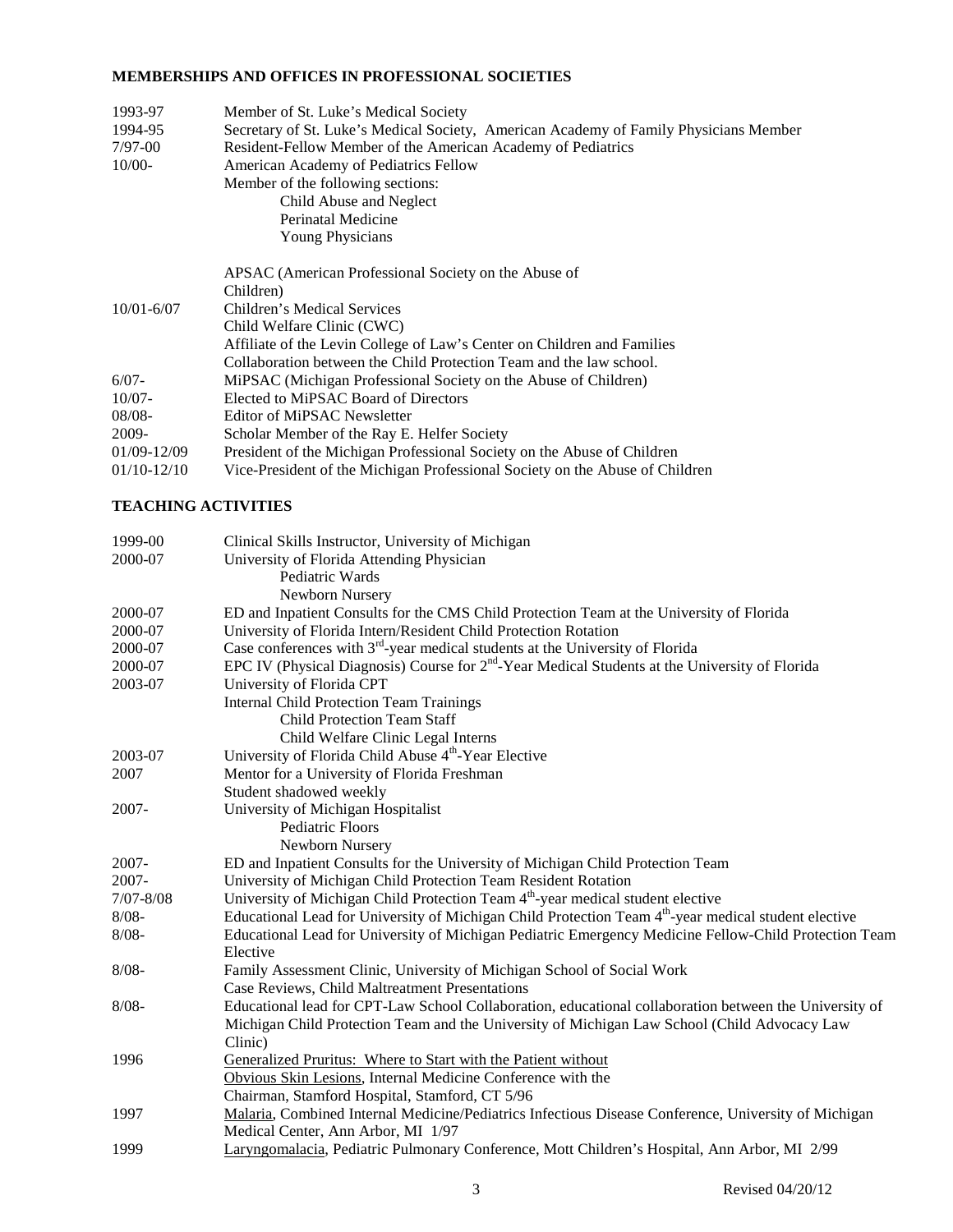| 1999    | Ultimate Acceptance of a National Rotavirus Immunization Program Based Largely on Societal Costs,                                                                                              |
|---------|------------------------------------------------------------------------------------------------------------------------------------------------------------------------------------------------|
|         | Pediatric Journal Club, Mott Children's Hospital, Ann Arbor, MI 2/99                                                                                                                           |
| 1999    | No Long-Term Effects on Growth in Asthmatic Children Using Flovent, Pediatric Journal Club, Mott                                                                                               |
| 2000    | Children's Hospital, Ann Arbor, MI 10/99<br>Conversion Disorder in Pediatric Practice, Senior Talk, Mott Children's Hospital, Ann Arbor, MI 6/00                                               |
| 2001    | Keeping Your Patients Safe in the Car, Pediatric Intern/Resident Primary Care Lecture Series, University                                                                                       |
|         | of Florida, Gainesville, FL                                                                                                                                                                    |
| 2001    | "Rare Things are Rare"But They Still Happen, Pediatric Intern/Resident Primary Care Lecture                                                                                                    |
|         | Series, University of Florida, Gainesville, FL 6/18/01                                                                                                                                         |
| 2001    | Conversion Disorder in Pediatric Practice, Pediatric Grand Rounds, University of Florida, Gainesville, FL                                                                                      |
|         | August 2001                                                                                                                                                                                    |
| 2001-06 | Well Child Care of the 9, 12, 15, and 18-month old patient, Pediatric intern/Resident Primary Care                                                                                             |
|         | Lecture Series, University of Florida, Gainesville, FL September 2001-2006                                                                                                                     |
| 2002-06 | Sexual Abuse in Pediatric Practice, Pediatric Intern/Resident                                                                                                                                  |
|         | Primary Care Lecture Series, University of Florida, Gainesville,                                                                                                                               |
|         | FL 3/26/02; 5/6/03; 2/28/06                                                                                                                                                                    |
| 2003-   | Overview of Child Maltreatment, University of Florida 3 <sup>rd</sup> -year                                                                                                                    |
|         | Medical Student Lecture, Gainesville, FL. Recurring every two                                                                                                                                  |
|         | Months prior to start of pediatric rotation.                                                                                                                                                   |
| 2003    | Group B Strep: Having a Healthy Baby, Pediatric                                                                                                                                                |
|         | Intern/Resident Primary Care Lecture Series, University of Florida, Gainesville, FL 2/6/03                                                                                                     |
| 2003    | Medical Neglect, Updates in Pediatric Pulmonary Care Conference, University of Florida,                                                                                                        |
|         | Gainesville, FL 4/11/03                                                                                                                                                                        |
| 2003    | Inflicted Traumatic Brain Injury: "Shaken Baby Syndrome," "Caring for Critical Kids:" Annual                                                                                                   |
|         | University of Florida Critical Care Conference, Gainesville, FL 10/21/03                                                                                                                       |
| 2004    | Foster Care, Pediatric Intern/Resident Primary Care Lecture Series, University of Florida,                                                                                                     |
|         | Gainesville, FL 5/11/04                                                                                                                                                                        |
| 2004    | Birth through Infancy, Pediatric Intern/Resident Primary Care Lecture Series, University of<br>Florida, Gainesville, FL 9/28/04                                                                |
| 2004    | CPT Emergent Exam Protocol for Child Maltreatment, Training for all Shands Teaching Hospital                                                                                                   |
|         | emergency department faculties, Gainesville, FL 10/26/04                                                                                                                                       |
| 2005    | Intimate Partner Violence, University of Florida Pediatric Grand Rounds, with Dr. Stephen                                                                                                      |
|         | Messner, Gainesville, FL 7/29/05                                                                                                                                                               |
| 2005    | Intimate Partner Violence, Pediatric Update 2005, University of Florida Department of Pediatrics                                                                                               |
|         | and Florida Pediatric Alumni Association, Inc., Gainesville, FL 11/5/05                                                                                                                        |
| 2005    | Intimate Partner Violence, University of Florida, Jacksonville, Pediatric Grand Rounds, with Dr.                                                                                               |
|         | Randell Alexander, Jacksonville, FL 12/14/05                                                                                                                                                   |
| 2006    | Child Sexual Abuse: Findings that Look Suspicious, University of Florida Pediatric Resident                                                                                                    |
|         | Core Lecture, Gainesville, FL 3/30/06                                                                                                                                                          |
| 2007    | Neglect: Impact on Pediatric Fatalities, Pediatric Grand Rounds, University of Florida,                                                                                                        |
|         | Gainesville, FL 4/20/07                                                                                                                                                                        |
| 2007    | Intimate Partner Violence, Pediatric Grand Rounds, University of Florida, Gainesville, FL 6/1/07                                                                                               |
| 2007    | Child Neglect: An Insidious Form of Maltreatment, 26 <sup>th</sup> Annual Michigan Statewide Child Abuse and                                                                                   |
|         | Neglect Conference, Plymouth, MI 10/22/07                                                                                                                                                      |
| 2007    | Child Death Review: What the Medical Community Needs to Know, 26 <sup>th</sup> Annual Michigan Statewide                                                                                       |
| 2007    | Child Abuse and Neglect Conference, with Shannon Stotenbur-Wing, MSW, Plymouth, MI 10/22/07<br>Cultural Competency in the Medical World, MedStart Child Advocacy Speaker Series, University of |
|         | Michigan Medical School, UMHS, Ann Arbor, MI 12/6/07                                                                                                                                           |
| 2008-   | Pediatric House Officer Core Conferences: Child Maltreatment                                                                                                                                   |
|         | Physical Abuse                                                                                                                                                                                 |
|         | <b>Skin Findings</b>                                                                                                                                                                           |
|         | Sexual Abuse 6/9/11                                                                                                                                                                            |
|         | <b>Abusive Head Trauma/Fractures</b>                                                                                                                                                           |
|         | Medical Child Abuse 3/30/11                                                                                                                                                                    |
| 2008-   | Pediatric Crash Course Series (Pediatric House Officers): Child Maltreatment 8/25/11                                                                                                           |
| 2008    | Child Maltreatment: The Reporting Process, Trauma Burn Center Pre-Hospital Trauma Conference,                                                                                                  |
|         | University of Michigan Health System, Ann Arbor, MI 2/19/08                                                                                                                                    |
|         |                                                                                                                                                                                                |
| 2008    | Burns 101, 201, and Hotter, 27 <sup>th</sup> Annual Michigan Statewide Conference, Child Abuse and Neglect:                                                                                    |
|         | Prevention, Assessment and Treatment, University of Michigan, Plymouth, MI 10/22/08                                                                                                            |
| 2008-   | Medical Aspects of Child Physical Abuse, Masters of SW Class, University of Michigan School of Social                                                                                          |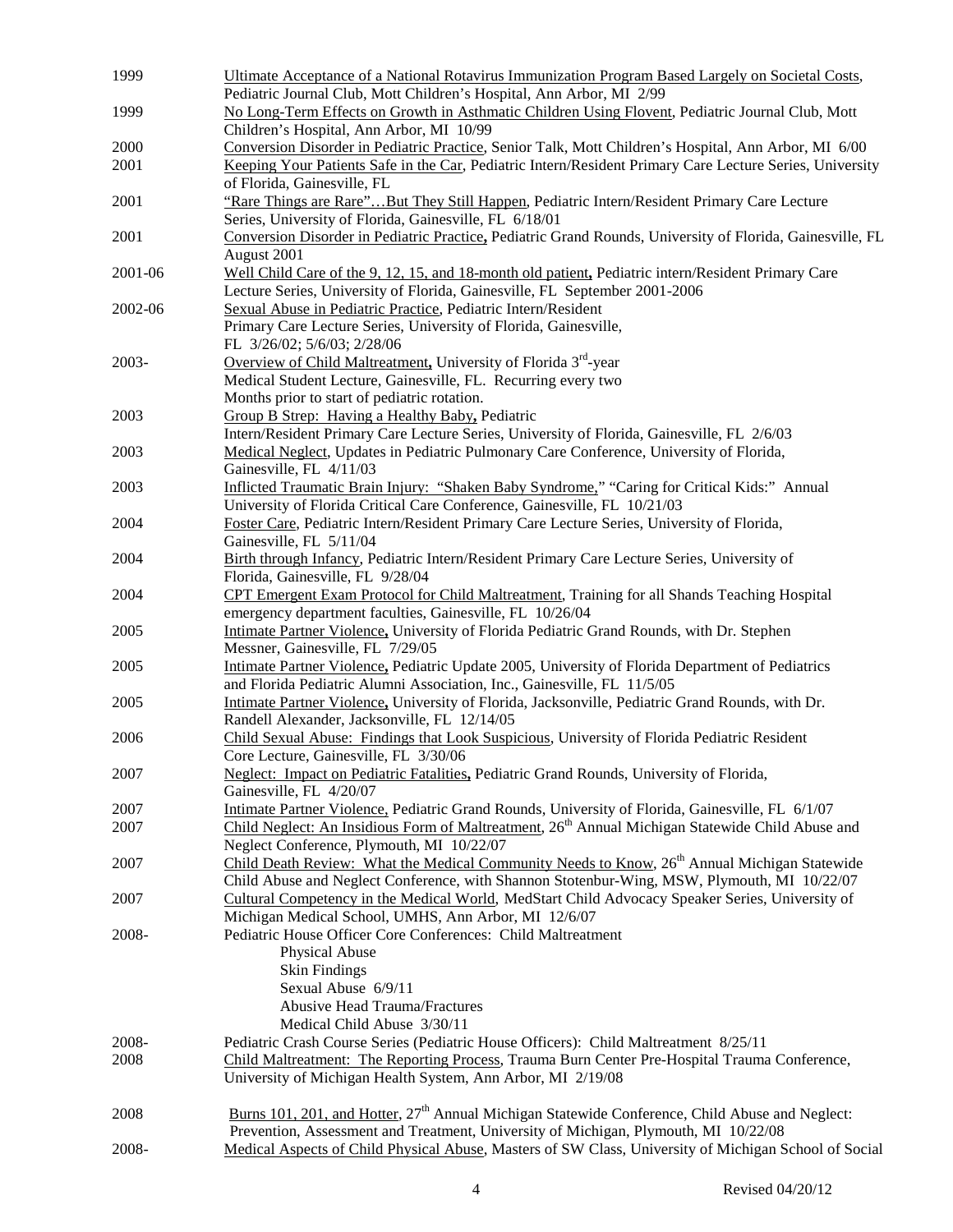| Skeletal Radiography in Child Abuse, $27th$ Annual Michigan Statewide Conference, Child Abuse and<br>Neglect: Prevention, Assessment and Treatment, with Dr. Peter Strouse, University of Michigan,<br>Plymouth, MI 10/22/08 |
|------------------------------------------------------------------------------------------------------------------------------------------------------------------------------------------------------------------------------|
|                                                                                                                                                                                                                              |
|                                                                                                                                                                                                                              |
|                                                                                                                                                                                                                              |
| Sexual Abuse and the Implications of Sexually-Transmitted Infections, 28 <sup>th</sup> Annual Michigan Statewide                                                                                                             |
| Conference, Child Abuse and Neglect: Prevention, Assessment and Treatment, University of Michigan,                                                                                                                           |
| Plymouth, MI 10/20/09                                                                                                                                                                                                        |
| Infants, Families, and Polysubstance Abuse, 28 <sup>th</sup> Annual Michigan Statewide Conference, Child Abuse and                                                                                                           |
| Neglect: Prevention, Assessment and Treatment, University of Michigan, Plymouth, MI 10/20/09                                                                                                                                 |
| Substance-Exposed Infants, UMHS Annual Social Work Conference, UMHS, Ann Arbor, MI 3/11/10                                                                                                                                   |
| Infant Safe-Sleep Practices, UMHS Ambulatory Pediatrics Faculty, UMHS, Ann Arbor, MI 3/16/10                                                                                                                                 |
| M1 Child Abuse Overview, UMHS, Ann Arbor, MI 4/1/10, 3/31/11                                                                                                                                                                 |
| Medical Aspects of Child Sexual Abuse, Multidisciplinary Institute for Child Sexual Abuse: Assessment                                                                                                                        |
| and Intervention, University of Michigan School of Social Work, Ann Arbor, MI 6/30/10;                                                                                                                                       |
| 12/08/11                                                                                                                                                                                                                     |
| Medical Indicators of Child Abuse, University of Michigan School of Social Work, 9/27/10                                                                                                                                     |
| Child Maltreatment in the Setting of Caregiver Mental Illness, 29 <sup>th</sup> Annual Michigan Statewide                                                                                                                    |
| Conference, Child Abuse and Neglect: Prevention, Assessment and Treatment, University of Michigan,                                                                                                                           |
| Plymouth, MI 10/19/10                                                                                                                                                                                                        |
| A Persistent Infection of the Eyes, Pediatric Grand Rounds (Case Presentation, Medical Child                                                                                                                                 |
| Abuse/Physical Abuse), University of Michigan, Ann Arbor, MI 11/02/10                                                                                                                                                        |
| Medical Aspects of Physical Abuse, Trauma Burn Center Pre-Hospital Trauma Conference,                                                                                                                                        |
| University of Michigan Health System, Ann Arbor, MI 11/09/10<br>Medical Aspects of Child Abuse, Family Medicine Residents, University of Michigan, Ann Arbor, MI                                                             |
| 12/1/10                                                                                                                                                                                                                      |
| Safe Sleep for Infants, C.S. Mott WebChat Series, with Dr. Lisa Markman and Amy Teddy, Injury                                                                                                                                |
| Prevention, UMHS, Ann Arbor, MI 01/19/11                                                                                                                                                                                     |
| Pediatric Ingestions: "Accident" or Neglect?, Hospitalist Case Conference, Resident Morning Report,                                                                                                                          |
| UMHS, Ann Arbor, MI 2/9/11                                                                                                                                                                                                   |
| Infant Safe Sleep, Recurring presentation to interns/medical students rotating on Newborn Service, UMHS,                                                                                                                     |
| Ann Arbor, MI 3/7/11, 3/21/11, 4/11/11, 6/7/11, 6/20/11, 7/7/11, 8/11/11, 9/13/11, 10/10/11, 11/11/11,                                                                                                                       |
| 12/01/11, 1/16/12                                                                                                                                                                                                            |
| Medical Aspects of Child Abuse: Bruises, Bites, and Burns, 3 <sup>rd</sup> -Year Medical Students, University of                                                                                                             |
| Michigan, Ann Arbor, MI 3/21/11, 5/19/11, 6/16/11, 10/10/11, 02/21/12                                                                                                                                                        |
| The University of Michigan Child Protection Team, Trauma-Burn Emergency Nursing Staff, University of                                                                                                                         |
| Michigan, Ann Arbor, MI 6/5/11, 6/30/11                                                                                                                                                                                      |
| Schwartz Center Rounds, "It's Not Me, It's You," University of Michigan, Ann Arbor, MI 7/18/11                                                                                                                               |
| Child Abuse and the University of Michigan Child Protection Team, Family Assessment Clinic, University                                                                                                                       |
| of Michigan School of Social Work, Ann Arbor, MI 7/20/11                                                                                                                                                                     |
| Child Maltreatment and the Dental Professional, Multicultural Affairs Committee, Disability                                                                                                                                  |
| Subcommittee, University of Michigan Dental School, Ann Arbor, MI 01/10/12                                                                                                                                                   |
| Discipline Do's and Don'ts, C.S. Mott WebChat Series, with Kate Rosenblum, PhD and Matt Davis, MD                                                                                                                            |
| UMHS, Ann Arbor, MI 01/25/12                                                                                                                                                                                                 |
| PEM/EM Joint Residency Conference, UMHS, Ann Arbor, MI 02/08/2012                                                                                                                                                            |
|                                                                                                                                                                                                                              |

## **EXTRAMURAL INVITED PRESENTATIONS**

# **LOCAL/REGIONAL:**

| 2003    | Overview of Child Abuse and Neglect, L.E.A.R.N. Conference, Ocala, FL 10/14/03             |
|---------|--------------------------------------------------------------------------------------------|
| 2003    | Physical Abuse in Our Community, Alachua County Child Advocacy Center Conference, "Fourth" |
|         | Annual: A Community Approach to Child Protection, Gainesville, FL 10/24/03                 |
| 2003/04 | Munchausen Syndrome By Proxy and Pediatric Condition Falsification, Alachua County Child   |
|         | Advocacy Center Conference. "Fourth and Fifth Annual: A Community Approach to Child        |
|         | Protection," Gainesville, FL 10/24/03; 10/29/04                                            |
| 2004    | CPT and Physical Abuse Overview, Guardian Ad Litem Training, Gainesville, FL 9/18/04       |
| 2004    | Child Abuse and Neglect Overview, Ocala Police Department Training, Ocala, FL 9/20/04      |
| 2004    | Abusive Head Trauma: "Shaken Baby Syndrome," Alachua County Child Advocacy Center          |
|         | Conference, "Fifth Annual: A Community Approach to Child Protection," Gainesville, FL      |
|         | 10/29/04                                                                                   |
| 2005    | MSBP and Medical Child Abuse, FL Statewide CMS Social Work and Nursing Conference,         |
|         | Ocala, FL 10/25/05                                                                         |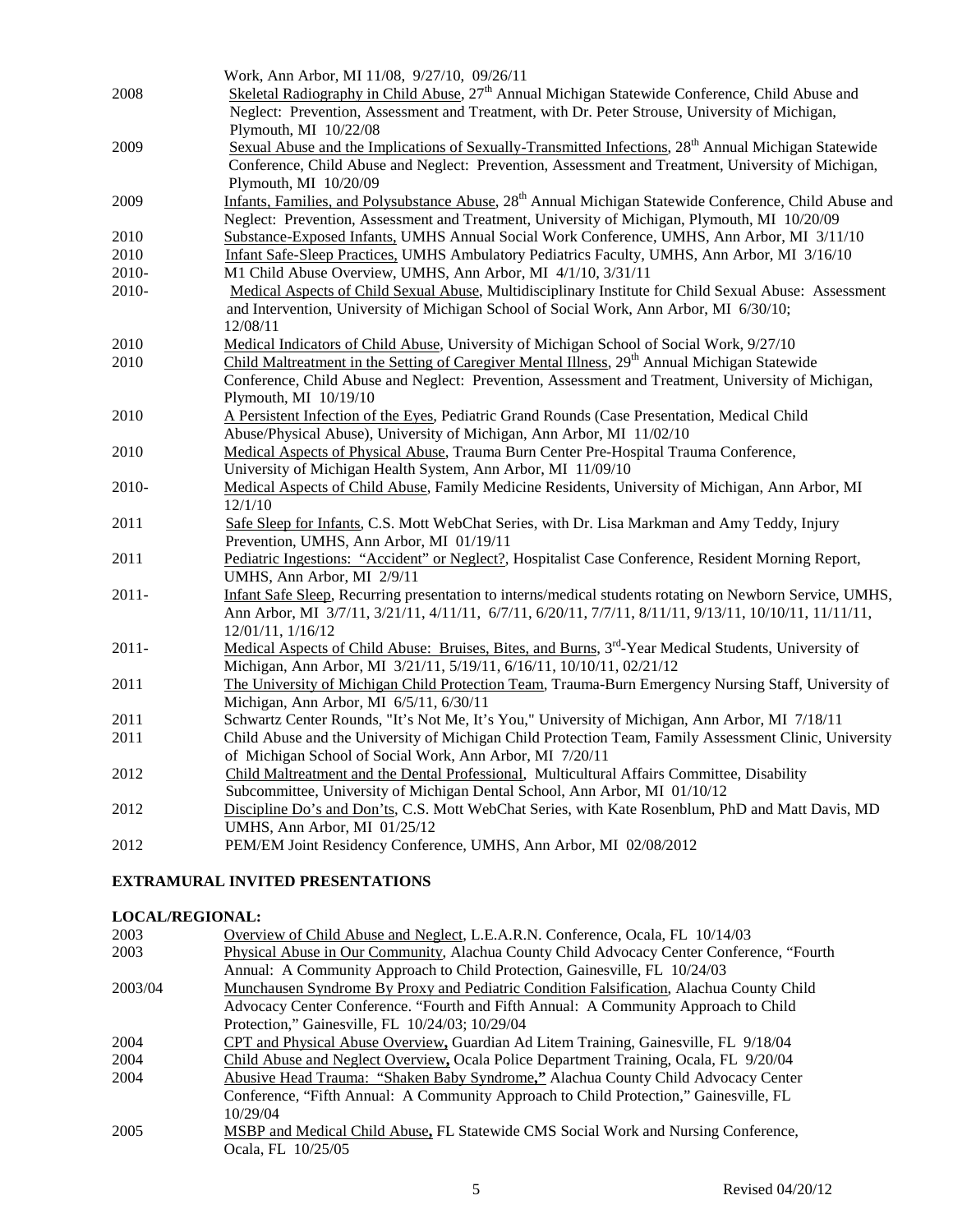| 2005  | Death by Neglect, Alachua County Child Advocacy Center Conference, "Sixth Annual: A<br>Community Approach to Child Protection," Gainesville, FL 10/28/05 |
|-------|----------------------------------------------------------------------------------------------------------------------------------------------------------|
|       |                                                                                                                                                          |
| 2005  | Intimate Partner Violence, Medical Foster Care Parent Training, Gainesville, FL 12/6/05                                                                  |
| 2006  | Mock Direct Examination of CPT Witness, CLE (Continuing Legal Education) Training, CWLS<br>Training, Gainesville, FL 1/25/06                             |
| 2006  | Child Maltreatment, Training at Marion County Health Department for medical providers with                                                               |
|       | Elizabeth Patton, LMHC, CPT CC, Ocala, FL 9/27/06                                                                                                        |
| 2006  | Drug-Endangered Children Training, Multijurisdictional Counterdrug Task Force Training with                                                              |
|       | Dr. Kelly Ferrigno, St. Petersburg, FL 10/17/06                                                                                                          |
| 2006  | Determination of Medical Neglect—An Interdisciplinary Discussion, 7 <sup>th</sup> Annual Alachua County                                                  |
|       | CAC Conference: A Community Approach to Child Protection, Gainesville, FL 10/27/06                                                                       |
|       |                                                                                                                                                          |
| 2006  | Child Abuse Death Review—A Multidisciplinary Committee, 7 <sup>th</sup> Annual Alachua County CAC                                                        |
|       | Conference: A Community Approach to Child Protection, Gainesville, FL 10/27/06                                                                           |
| 2006  | Methhamphetamines: Medical Issues and Psychosocial Effects of Substance Abuse, Crimes                                                                    |
|       | Against Children Training Conference 2007, Ft. Myers, FL April 17-19, 2007                                                                               |
| 2007  | Infants and Maternal Addiction, Marquette General Health System/Regional Medical Center                                                                  |
|       | Pediatric/Perinatal Update 2007, Marquette, MI September 14, 2007                                                                                        |
| 2007  | Infants, Families, and Polysubstance Abuse, The Upper Peninsula Association for Infant Mental                                                            |
|       | Health with support from Early On, Marquette, MI September 13, 2007                                                                                      |
| 2008  | Meeting the Needs of Michigan's Most Vulnerable Children, 10 <sup>th</sup> Annual HealthFOCUS (Health                                                    |
|       | For Our Children in Urban Settings) Conference, Wayne State University School of Medicine and                                                            |
|       | Children's Hospital of Michigan, Detroit, MI October 11, 2008                                                                                            |
| 2008  | Child Neglect: When Do You Intervene?, Washtenaw Area Council for Children (WACC), Ann                                                                   |
|       | Arbor, MI November 20, 2008                                                                                                                              |
| 2008  | Intimate Partner Violence, Child Advocacy Law Clinic Case Conference, University of Michigan                                                             |
|       | Law School, Ann Arbor, MI November 25, 20082008-                                                                                                         |
| 2010  | DHS Pre-Service Trainings (Foster Care and Children's Protective Services Workers)                                                                       |
|       | Dates Training Provided:                                                                                                                                 |
|       | 10/02/08                                                                                                                                                 |
|       | 11/20/08                                                                                                                                                 |
|       | 06/25/09                                                                                                                                                 |
|       |                                                                                                                                                          |
|       | 09/02/09                                                                                                                                                 |
|       | 11/05/09                                                                                                                                                 |
|       | 04/08/10                                                                                                                                                 |
|       | 04/29/10                                                                                                                                                 |
|       | 06/18/10                                                                                                                                                 |
|       | 07/23/10                                                                                                                                                 |
|       | 09/23/10                                                                                                                                                 |
| 2008- |                                                                                                                                                          |
| 2010  | DHS Advanced Trainings (Foster Care and Children's Protective Services Workers)                                                                          |
|       | Medical Aspects of Physical Abuse: 10/14/09, 3/24/10, 8/18/10                                                                                            |
|       | Medical Aspects of Sexual Abuse                                                                                                                          |
|       | Pediatric Abusive Head Trauma: 07/29/09, 12/02/09                                                                                                        |
|       | Intimate Partner Violence and Effects on Children                                                                                                        |
|       | Medical Child Abuse: 08/19/09, 01/22/10, 6/28/10                                                                                                         |
| 2010  | Child Sexual Abuse Evaluations. Child Advocacy Law Clinic Case Conference, University of                                                                 |
|       | Michigan Law School, Ann Arbor, MI March 30, 1010                                                                                                        |
| 2010  | Implications of Sexually Transmitted Infections. "Head to Toe: Recognizing and Treating Child                                                            |
|       | Abuse and Neglect," 15 <sup>th</sup> Annual Conference on Child Abuse and Neglect: Prevention-                                                           |
|       | Protection-Advocacy. Sponsored by the Michigan Department of Human Services Medical                                                                      |
|       | Advisory Committee, Mt. Pleasant, MI April 15, 2010                                                                                                      |
| 2010  | Child Maltreatment in the Context of Caregiver Mental Illness, Council for the Prevention of                                                             |
|       | Child Abuse (Jackson County) Training, Allegiance Health System, Jackson, MI May 17, 2010                                                                |
| 2010  | Physical Abuse Cases Presented, Hurley Medical Center Emergency Medicine Faculty Meeting,                                                                |
|       |                                                                                                                                                          |
|       | Hurley Medical Center, Flint, MI September 22, 2010                                                                                                      |
| 2010  | Medical Aspects of Child Abuse, Oakland County Assistant Prosecuting Attorneys, Oakland                                                                  |
|       | County Prosecutor's Office, Pontiac, MI November 17, 2010                                                                                                |
|       |                                                                                                                                                          |
| 2011  | University of Michigan Child Protection Team, Center for Family Health, Jackson, MI January                                                              |
|       | 26, 2011                                                                                                                                                 |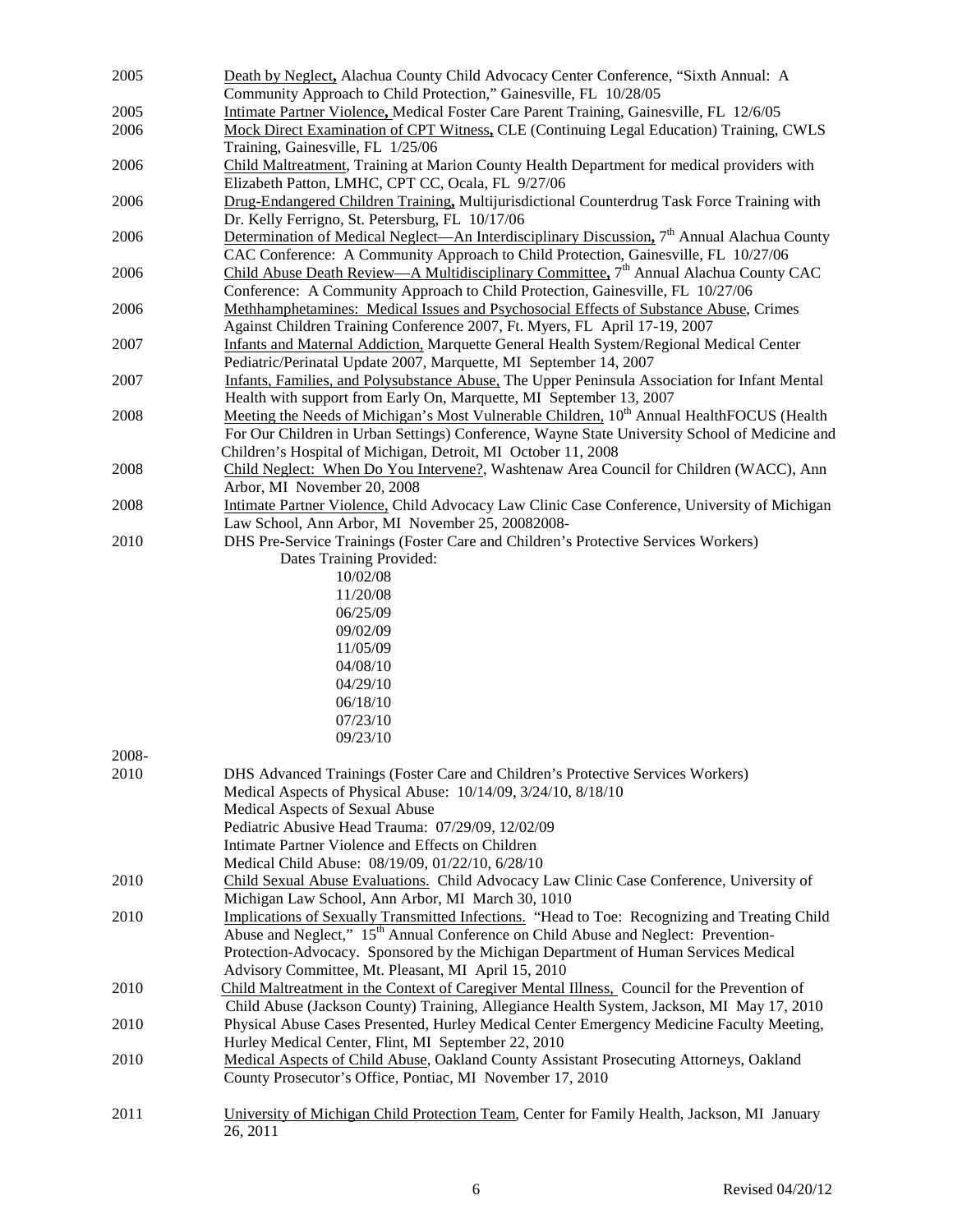| 2011 | The Role of Caregiver Mental Illness in Child Maltreatment, "Weathering Internal Storms:                   |
|------|------------------------------------------------------------------------------------------------------------|
|      | Helping Families Impacted by Mental Illness," Washtenaw Area Council for Children Luncheon                 |
|      | Series, Ann Arbor, MI March 16, 2011                                                                       |
| 2011 | Child Abuse Case Presentation, "Case Presentations: Ask the Experts," "Clinical Updates," 16 <sup>th</sup> |
|      | Annual Medical Conference on Child Abuse and Neglect, Grand Rapids, MI April 13, 2011                      |
| 2011 | Medical Aspects of Child Sexual Abuse, 16 <sup>th</sup> Annual Medical Conference on Child Abuse and       |
|      | Neglect, Grand Rapids, MI April 14, 2011                                                                   |
| 2011 | Medical Aspects of Child Sexual Abuse, Council for the Prevention of Child Abuse and Neglect,              |
|      | Jackson County, Jackson, MI May 24, 2011                                                                   |
| 2011 | The Child Abuse Pediatrician in Court: Key Points and Terminology, Michigan's 11 <sup>th</sup> Annual      |
|      | Multidisciplinary Conference on Child Abuse Investigations, "Navigating the Road to Child                  |
|      | Safety: Merging Research, Wellness and Investigation," Prosecuting Attorneys Association of                |
|      | Michigan (PAAM), Traverse City, MI August 3, 2011                                                          |
| 2011 | Medical Aspects of Child Sexual Abuse, Michigan's 11th Annual Multidisciplinary Conference                 |
|      | on Child Abuse Investigations, "Navigating the Road to Child Safety: Merging Research,                     |
|      | Wellness and Investigation," Prosecuting Attorneys Association of Michigan (PAAM), Traverse                |
|      | City, MI August 3, 2011                                                                                    |
| 2012 | Child Abuse Case Presentations, "Case Presentations: Ask the Experts," 17th Annual Medical                 |
|      | Conference on Child Abuse and Neglect Child Maltreatment 2012: Prevention - Protection -                   |
|      | Advocacy, Mt. Pleasant, MI April 18, 2012                                                                  |
| 2012 | Mandated Reporting (with Chad Hannahs, DHS Policy), 17th Annual Medical Conference on                      |
|      | Child Abuse and Neglect Child Maltreatment 2012: Prevention - Protection - Advocacy, Mt.                   |
|      | Pleasant, MI April 19, 2012                                                                                |
| 2012 | Help Us Help You: The MRS Contract, 2 <sup>nd</sup> Professional Development Conference: "Missing          |
|      | Pieces," Michigan Chapter of the National Children's Alliance, Traverse City, MI April 24, 2012            |
|      |                                                                                                            |

# **NATIONAL**

| 2011 | Medical Aspects of Child Sexual Abuse, 19th Annual APSAC Colloquium, Philadelphia, PA    |
|------|------------------------------------------------------------------------------------------|
|      | July 13-16, 2011                                                                         |
| 2012 | The Answer is Right Around the "Corner," The Ray E. Helfer Annual Conference, Austin, TX |
|      | March 25-28, 2012                                                                        |

### **COMMITTEE AND ADMINISTRATIVE SERVICE**

# NATIONAL:

| $03/12$ - | NACHRI 2012 Child Abuse Survey of Children's Hospitals |
|-----------|--------------------------------------------------------|
| $11/11-$  | <b>Helfer Society Public Response Committee</b>        |
| 10/11     | <b>Helfer Society Practice Guidelines Committee</b>    |
| $2011-$   | <b>Helfer Society Scholar Committee</b>                |

# STATE:

| 2004-07  | Appointed member of the Florida Child Abuse Death Review Committee                          |
|----------|---------------------------------------------------------------------------------------------|
| 2006-07  | <b>CMS UF Child Protection Team Forms Committee</b>                                         |
| 2006-07  | Appointed member of the Florida Child Mental Health Committee via the Florida Supreme Court |
| $2007 -$ | <b>DHS</b> Medical Advisory Committee                                                       |
| 2008-    | Editor of the MiPSAC Newsletter (quarterly)                                                 |
| $06/10-$ | MDHS (Michigan Department of Human Services) Child Welfare Health Advisory Board            |
| $08/10-$ | Munchausen Revision Committee, MI Governor's Task Force on Children's Justice               |
| $2011 -$ | MI Children's Protective Services' Advisory Subcommittee on Substance-Exposed Children      |

# REGIONAL:

| 2002-07   | Alachua County Children's Advocacy Center Core Agency Committee                         |
|-----------|-----------------------------------------------------------------------------------------|
| 2006-6/07 | Chairperson for the District III Child Death Review Committee                           |
| $07/07 -$ | Washtenaw County Child Death Review Committee                                           |
| $01/08 -$ | Washtenaw County Children's Advocacy Center Task Force/Member of Multidisciplinary Team |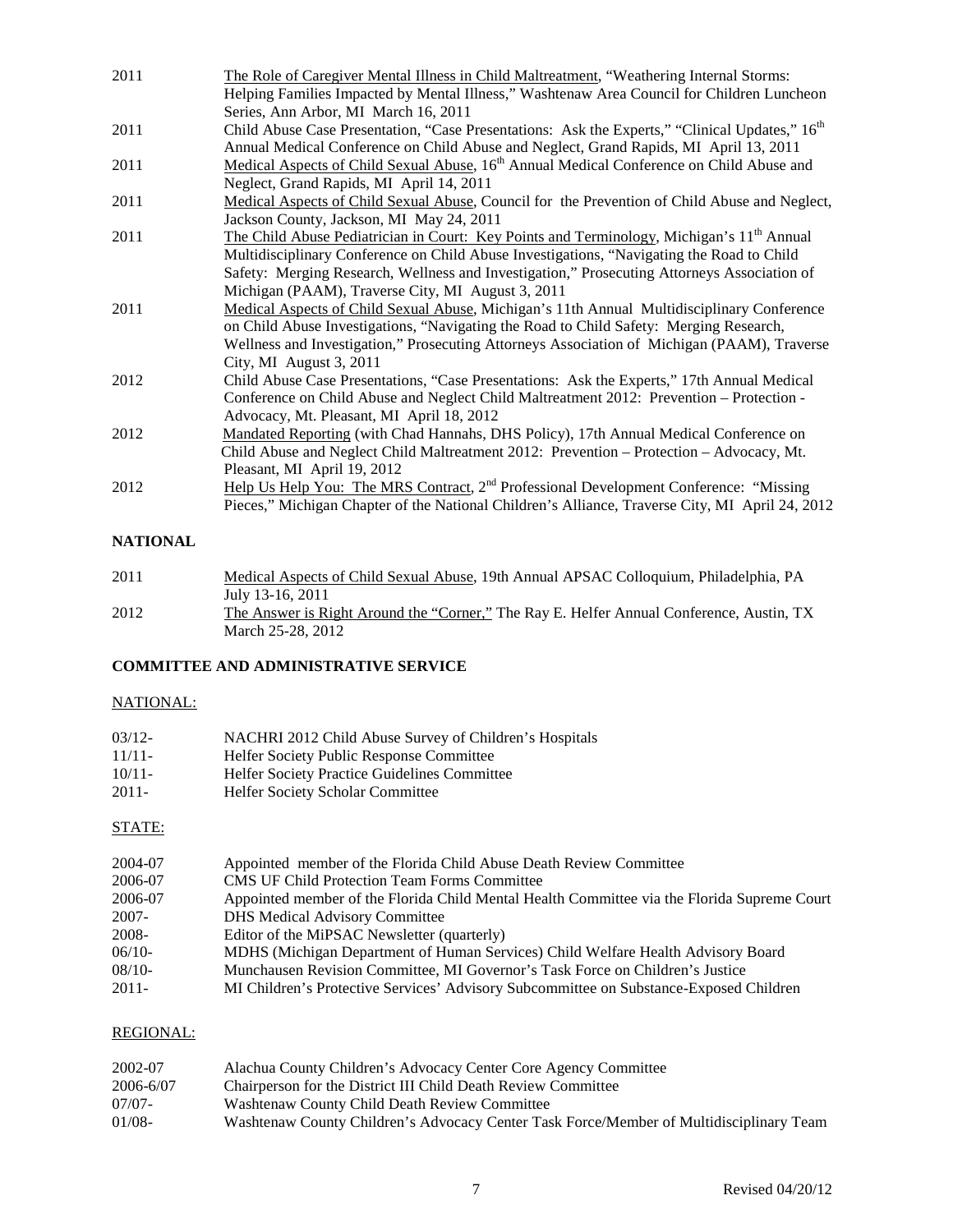| 01/09- | Livingston County Death Review Committee                          |
|--------|-------------------------------------------------------------------|
| 05/10- | Jackson County Sexual Assault Task Force Committee (CAC Planning) |

#### UNIVERSITY:

- 10/11- Co-sponsor of two University of Michigan undergraduate students through UROP (The Undergraduate Research Opportunity Program); performing infant sleep audits.
- 4/28-5/2/08 Elected to participate in the University of Michigan Road Scholars Program Traveling seminar on the State of Michigan for University of Michigan Faculty. This educational tour exposes participants to the state's economy, government and politics, culture, educational systems, health and social issues, history, and geography. Designed to increase mutual knowledge and understanding between the university and the people and communities of the state, The tour encourages university service to the public and suggests ways faculty can help address state issues through research, scholarship, and creative activity. In addition the experience is expected to develop beneficial ties and promote interdisciplinary discussion among the touring faculty.

#### MEDICAL SCHOOL:

| $07/11$ - | Resident Advisor to two Pediatric Residents                                                       |
|-----------|---------------------------------------------------------------------------------------------------|
|           | New York Medical College Committee on Admissions/Office of Admissions Staff for the Class of 2001 |
| 1998-00   | <b>Residency Advisory Committee</b>                                                               |
| 1997-00   | University of Michigan Pediatric Residency Social Committee                                       |

#### DEPARTMENT:

| 2000-07     | Member of the UF Perinatal Care Committee                                       |
|-------------|---------------------------------------------------------------------------------|
| $07/07 -$   | University of Michigan Newborn Care Committee                                   |
| 06/08-07/08 | Mott Children's and Women's Hospital "No Hitting Zone" Steering Committee       |
| $07/08-$    | Mott Children's and Women's Hospital "No Hitting Zone" Implementation Committee |
| 01/11       | Infant Safe Sleep Workgroup                                                     |

#### **PATENTS**

None

#### **RESEARCH ACTIVITIES**

| $10/10-$ | NICHD-funded study, Heather Keenan, MD, University of Utah (PI). Risk Perception in Medical<br>Child Abuse Evaluations. The CASE study is about risk perception in physical child abuse. We<br>are asking how the perception of risk, which is influenced by both medical and social details of the<br>child and family, affects medical decision-making in cases of physical child abuse. |
|----------|--------------------------------------------------------------------------------------------------------------------------------------------------------------------------------------------------------------------------------------------------------------------------------------------------------------------------------------------------------------------------------------------|
| $07/11-$ | A review of nonaccidental trauma- the surgeons perspective, Co-investigator                                                                                                                                                                                                                                                                                                                |
| $10/11-$ | Infant Safe Sleep Audit of patients, families, and UMHS staff                                                                                                                                                                                                                                                                                                                              |
| $2011 -$ | BORN, Better Outcomes through Research for Newborns                                                                                                                                                                                                                                                                                                                                        |
| $2011 -$ | Neuropsychological consequences and presence of mTBI following child abuse and neglect.<br>University of Michigan Injury Center (2011 - 2012)<br>PI - Perkins, Suzanne C, Co-I, James Swain and Bethany Mohr                                                                                                                                                                               |
|          | Research on Violence and Victimization Across the Life-Span<br>Department of Justice (2012 - 2015, if awarded)<br>PI - Graham-Bermann, S. Co-Is - Suzanne Perkins, James Swain, Bethany Mohr, Douglas Quint<br>and Hemant Parmar                                                                                                                                                           |
| $03/12-$ | Development and Validation of a New Pediatric Head Injury Assessment Tool for Possible Child<br>Abuse Cases Considering Subject-Specific Child Head Anatomy<br>NIJ-funded study, Jingwen Hu, PhD, UMTRI (PI).                                                                                                                                                                              |